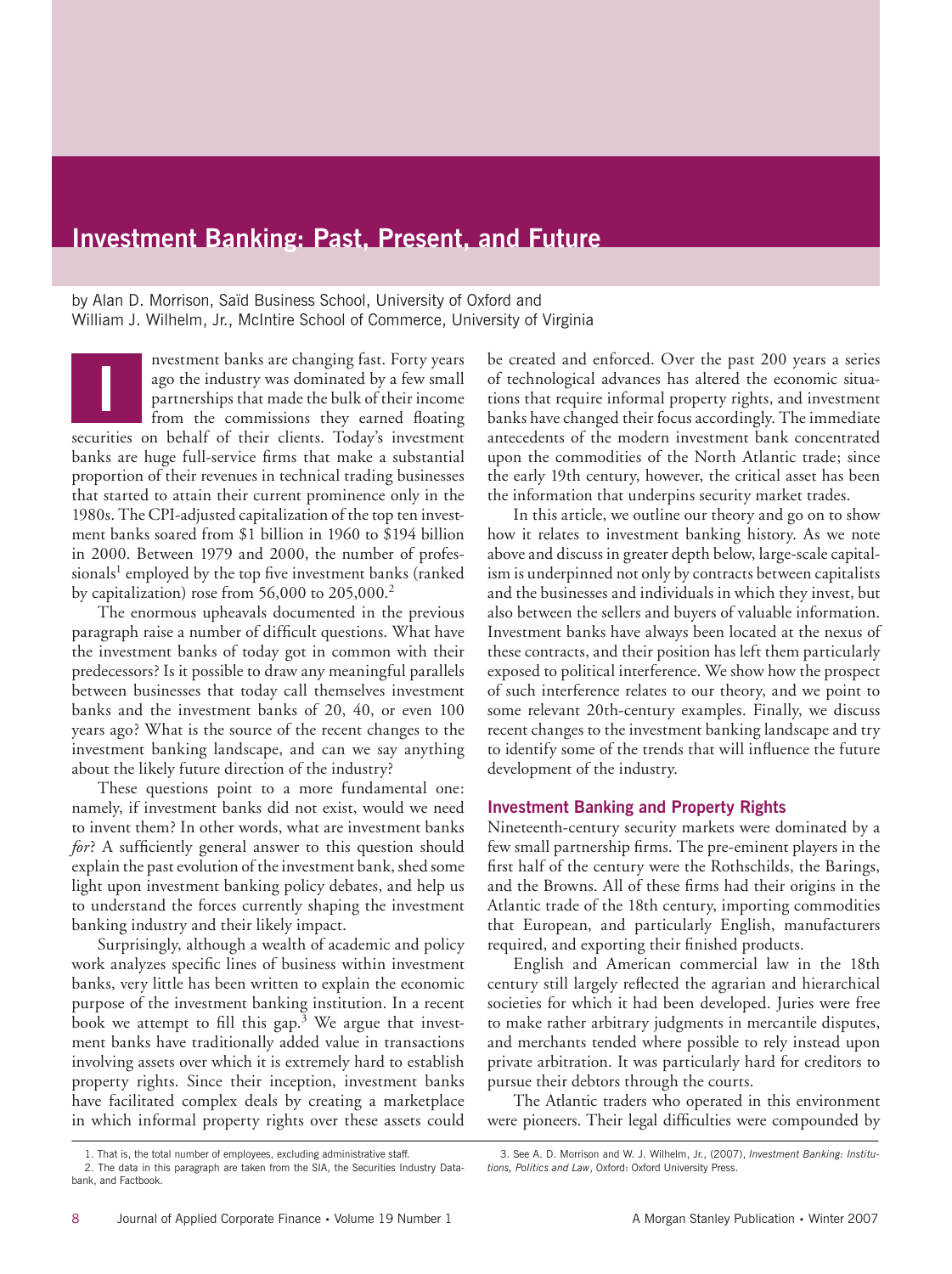the fact that they were dealing in multiple jurisdictions. At the same time it was impossible for a merchant based in one country to exercise close control over his operations in another: trans-Atlantic communications travelled only as quickly as the sailing boats that conveyed them. If these merchants had had to rely upon the court-enforced arm'slength contracts of today's economics text books, they would have been unable to operate. They therefore had to find alternative ways to make and to enforce binding agreements.

So Atlantic traders relied upon extra-legal modes of contracting and contract enforcement. Academic economists and lawyers have become increasingly aware of the importance to economic life of institutions that support this type of arrangement. For example, recent research has demonstrated that trading arrangements in medieval Europe were designed to support private enforcement,<sup>4</sup> and many trade agreements in the modern diamond and cotton industries are also made outside the formal legal system.<sup>5</sup>

The institutions that support such "private" law-making have a number of features in common. In particular, all are based upon close long-term relationships between the parties involved. These relationships foster trust and, more importantly, they ensure that cooperation is in the best interests of the counterparties to a trade. A counterparty who reneges upon an extra-legal agreement will not be pursued through the courts, but he will impair the relationship upon which the agreement rests. In relationships that are both long-term and profitable, the short-term profits from cheating are insufficient to compensate for the damage caused to the relationship, and private agreements are honored. For example, although short sales of securities were legally unenforceable when the New York Stock Exchange was founded, the Exchange used the threat of exclusion to ensure that its members honored these contracts.<sup>6</sup>

Given the impossibility of relying upon the formal, "black letter" law, 18th-century Atlantic traders were forced to rely upon private agreements that were sustained through long-term profitable dealing. Hence a cotton grower who relied upon his relationship with a merchant to transport and to sell his goods could be trusted honestly to report the quality of his merchandise to the merchant, even though there were few formal legal penalties for misrepresentation. At the same time, the merchants to whom he sold his goods resisted the temptation to rip him off because of the effect the ensuing reputational damage would have had upon their dealing with him and with other merchants.

Hence, in pursuit of their commodity business, the larger Atlantic traders developed close relationships and valuable reputations. In so doing, they acquired a great deal of information about their counterparties and about the markets in which they operated. In a world where loan agreements were hard to enforce, it was natural that they should use their relationships and their superior information to start to lend money to their counterparts. At the end of the 19th century most of the larger traders were making a high proportion of their profits advancing funds to commercial enterprises, and trading on the currency exchanges.

The Atlantic traders who became financial market specialists did so for several reasons. Advances in the theory and practice of commercial law diminished the need for extra-legal contracting in the trade of goods. At the same time, communications between Europe and America improved in the early 19th century, thereby undermining some of the informational advantages of close relationships and networks. Atlantic traders aiming to use their reputations and relationships to generate profits were therefore forced to search for alternative markets. These markets were financial.

Industrial advances and the 19th-century expansion of state expenditure both created a need for large-scale finance. Modern corporate finance teaches us that information is of critical importance when a company raises capital: capitalists will be prepared to invest in a new venture only if they have sufficient knowledge of its commercial potential and of the ability and integrity of the entrepreneurs managing it. *Informational assets* are therefore essential to the development of important innovations. However, while assets like land, iron ore, and computers can be bought and sold in a textbook marketplace, informational assets cannot. It is probably impossible to prove in court that a particular person generated the information that underpinned a transaction; it is likewise impossible to prevent that person from selling the information several times and so reducing its value to any of the purchasers. And without an arena in which he can sell his informational assets, no investor will be prepared to create them.

In the absence of formal laws governing the exchange of price-relevant informational assets, it is necessary to fall back upon the type of private self-enforcing laws that we described above. It was therefore natural that many Atlantic traders should respond to increasing 19th-century demands upon America and Europe's dispersed investors by deploying

<sup>4.</sup> P. R. Milgrom, D. C. North and B. R. Weingast (1990) "The Role of Institutions in the Revival of Trade: The Law Merchant, Private Judges, and the Champagn Fairs,'' *Economics and Politics* 2: 1-23; A. Greif, P. Milgrom, and B. R. Weingast (1994) "Coordination, Commitment and Enforcement: The Case of the Merchant Guild," *Journal of Political Economy* 102: 912-50; A. Greif (1993) "Contract Enforceability and Economic Institutions in Early Trade: The Maghribi Traders' Coalition," *American Economic Review* 83: 525-48.

<sup>5.</sup> L. Bernstein, "Opting Out of the Legal System: Extralegal Contractual Relations in the Diamond Industry," *Journal of Legal Studies* 21:115-27; L. Bernstein, "Private Commercial Law in the Cotton Industry: Creating Cooperation through Rules, Norms and Institutions," *Michigan Law Review* 99: 1724-90.

<sup>6.</sup> The NYSE's early role as a private law-making body is described by S. Banner (1998) *Anglo-American Securities Regulation: Cultural and Political Roots, 1690- 1860*, Cambridge, UK: Cambridge University Press.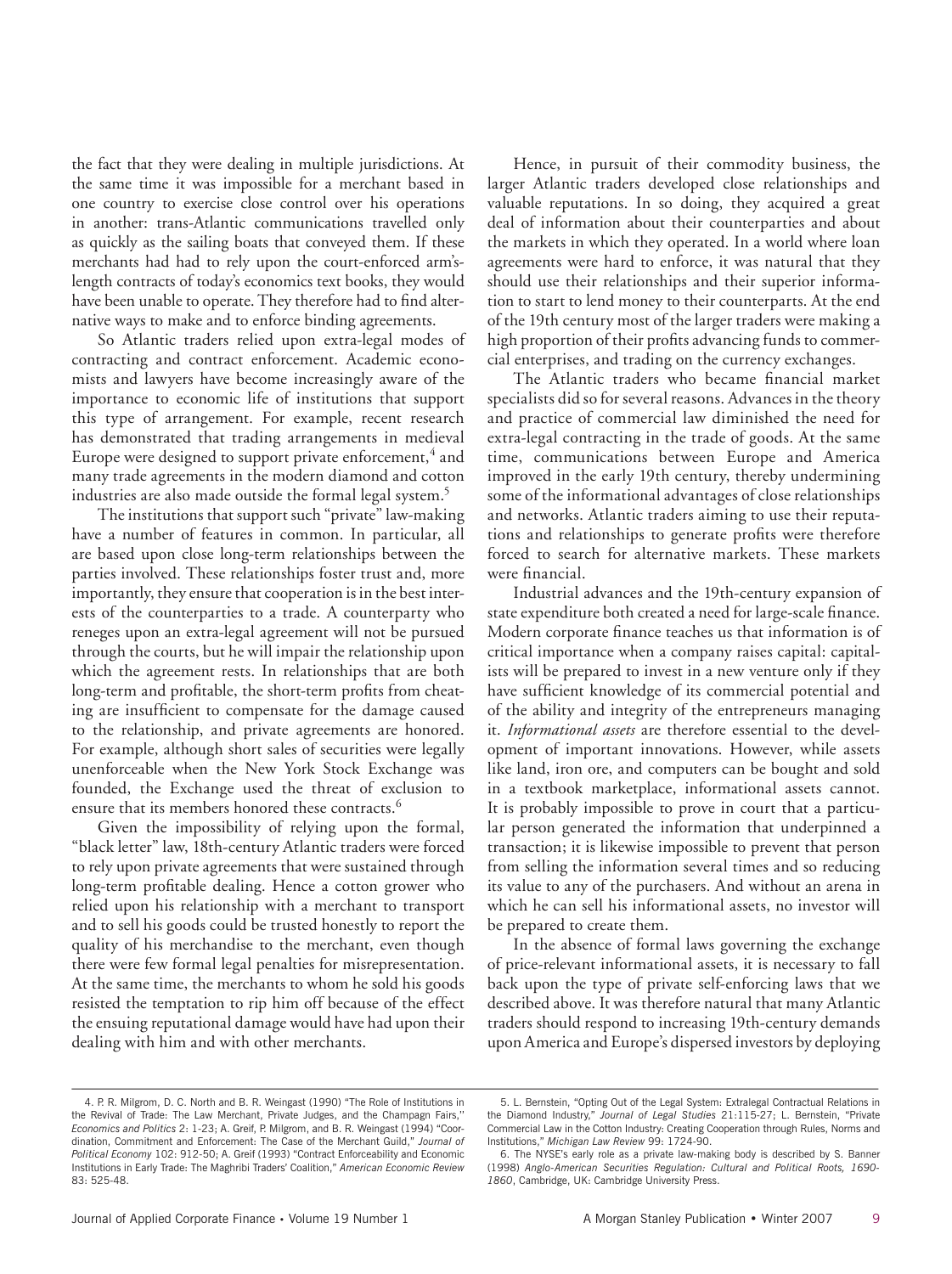

## Figure 1 The Investment Bank's Information Marketplace

their relationships and their information-gathering abilities to create private informational marketplaces. By the middle of the century many of the so-called "merchant bankers" had decided to become specialist financiers.

The fund-raising operations of the nascent investment banks were remarkably similar to those of today. Then, as now, potential investors in new securities issues required reassurance that the issues were of high quality, and that they were fairly priced. Even if they could not establish this for themselves, the investment banks usually knew someone who could. Formal contracts over this information were impossible, so investment banks used the threat of exclusion from valuable long-term relationships to provide their contacts with incentives to produce and to reveal information. And because the investment bank risked its reputation every time it priced a new issue, it had little incentive to misrepresent the information it acquired.

Although the earliest investment banks operated in a very different technological, legal, and political environment, the mechanisms just described are very close to those that underpin modern security offerings. In both cases, investment banks lever off their relationships to provide incentives for information production and dissemination, and they are trusted because they risk their reputational capital every time they underwrite a fresh deal.<sup>7</sup>

In short, we argue in our book that financial markets cannot function effectively if agents with valuable information are unable to sell it to those who require it. This problem is particularly acute when new securities are issued, but it is also important at other times—when one firm purchases another, for example, or when loans to distressed corporations have to be renegotiated. Investment banks add value in these situations by designing an environment within which information will be produced, enforcing the private laws that govern its exchange, and acting as intermediaries between the investors and analysts who sell this information, and the investors and corporate security issuers who purchase it. Hence we argue that *investment banks exist* because they maintain an information marketplace that facilitates information-sensitive security transactions.

This discussion suggests a way of thinking about change in the investment banking market. Technological, legal, and political changes may alter the type of contracts that can be written, and they may equally affect the markets where substitutes for formal contracts are most needed. Like every other business, investment banks follow the money, and they will alter their operations and their business lines in response to this type of change. We will later use this observation to analyze current trends in investment banking. But first we examine the ways in which investment banks manage and have managed their information networks.

# **Relationships, Reputations, and Skills** in Investment Banking

We have already noted that investment banks use the threat of exclusion from a valuable long-term relationship to ensure that legally unenforceable agreements are honored. Their relationships are therefore central to their mission of creating and disseminating price-relevant information in situations where, as in an initial public offering, arm'slength markets cannot provide the necessary incentives. In this section we ask which relationships are important to investment banks, and how they are maintained.

<sup>7.</sup> We survey the related literature in detail in chapter three of our book. For a brief review of the literature, see L. M. Benveniste and W.J. Wilhelm (1997) "Initial Public Offerings: Going by the Book," Journal of Applied Corporate Finance. For formal development of the ideas in this article, see in particular L. M. Benveniste and P. A. Spindt (1989) "How Investment Bankers Determine the Offer Price and Allocation of New Is-

sues," Journal of Financial Economics 24: 343-61; L. M. Benveniste, W. Y. Busaba and W. J. Wilhelm (2002) "Information Externalities and the Role of Underwriters in Primary Equity Markets," Journal of Financial Intermediation 11:66-86; A. E. Sherman and S. Titman (2002) "Building the IPO Order Book: Underpricing and Participation Limits with Costly Information," Journal of Financial Economics 65: 3-29.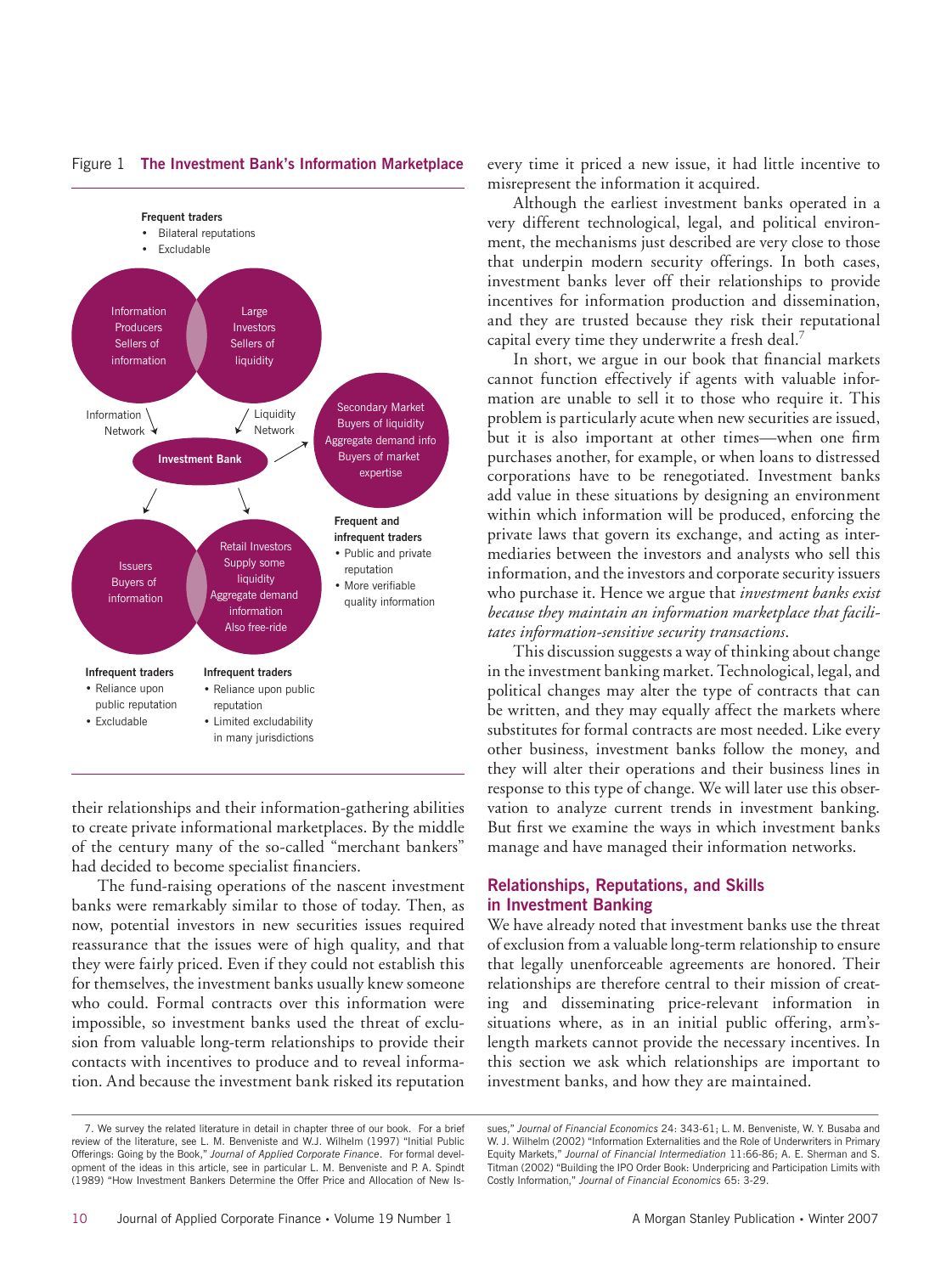Figure 1, which is taken from our book, illustrates the investment bank's relationships, and its position at the center of the information marketplace. Investment banks need relationships with counterparties who can price their issues, and who can provide sufficient liquidity for the bank to be sure that it will place its issues. We refer to these counterparties as the bank's *information network* and liquidity network, respectively. As illustrated in the figure, some members of the liquidity network may also produce price-relevant information.

Some banks maintain a large retail investor network. Retail investors provide an alternative source of liquidity and, although individually they need not be well-informed about the value of a new issue, their aggregate demand information can be valuable to the bank that acquires it.

Banks also have a presence in the secondary market, which is valuable for several reasons. First, it provides primary market investors with an exit route and hence lowers the costs of the liquidity network. Second, it is a source of information about market sentiment, which assists with the bank's primary market work. Third, by putting their capital to work in the secondary markets, investment banks can earn an additional return on their information network. Finally, investment banks increasingly bundle secondary market services like derivatives trading with their new issues work.

Finally, issuers of new securities participate in the information marketplace as buyers of information that will help them to sell their securities.

We saw in the previous section that the threat of exclusion from a profitable relationship is an important enforcement mechanism for the type of private laws that support the information-gathering that precedes an initial public offering. For this threat to have teeth, the investment bank must ensure that its counterparties earn sufficient profits from their relationships to care about losing them, and it must have sufficient alternative relationships to add credibility to its threat to break one of them. The former requirement places a lower bound upon the frequency and the profitability of each of its counterparty's trades; the latter places a lower bound on the number of counterparties. Investment banks therefore cannot maintain their relationships, and the services upon which they rest, without an adequate deal flow.

Successful information and liquidity networks require more than a minimum deal flow, however. These networks are effective only if their members can be sure of an adequate return on their investment in information. Information leakage is therefore damaging: a trader who is not bound by the rules of the information marketplace will trade on leaked information and, in so doing, will diminish or possibly destroy its value to the members of the investment bank's network. Hence investment banks will naturally attempt to avoid excessive overlap between their networks. We argue in

our book that one explanation for investment bank syndicates is that they combine information networks, and hence force them to internalize the effects of the leaks that may be inevitable in large transactions.

## **The Power of Networks**

Investment banks maintain networks of frequent traders, who provide them with the information and the liquidity necessary to float new securities. Careful attention to the composition of these networks ensures that their members have the right incentives. At the same time, investment banks influence the behavior of their network members by investing directly in information production. Most investment banks manage large research departments working on problems similar to those faced by the network members. These departments provide the bank with a bargaining chip in its negotiations with network members, although they seem hard to justify on a stand-alone basis.

Of course, contracting problems within the information network are two-fold: the bank must be confident of the information that its network members supply, but the relationship will not work unless the bank's counterparties believe that it will honor its promises to provide profitable deals in exchange for their data. Why do the investment bank's counterparties trust it to keep promises to which it is not legally bound? The answer lies at the heart of investment banking: the parties to these promises rely upon their *reputations*. Counterparties will only trust an investment bank that has in the past kept its promises. Investment banks that renege upon agreements cannot expect to be trusted in the future, and so will lose their ability to make extra-legal contractual agreements. These agreements are at the heart of the investment bank's business, and so it will do whatever is necessary to protect its reputation.

Reputations are valuable precisely because they can be risked in trade. The danger that they will be impaired provides the investment banker with a credible reason to honor his agreements. Investment bankers therefore design their deals and their networks so as to create a sufficiently large reputational cost of dishonoring a commitment. This is easy when dealing with the frequent traders of the information and liquidity networks, because the loss of any of these counterparties would have a significant effect upon the investment bank. It is harder when dealing with retail investors and security issuers, many of whom deal infrequently; the profit from ripping off one of these counterparties may greatly outweigh the loss of expected profits from future business with it. In this case the investment bank can credibly commit to keep its promises only if failing to do so would impair its ability to deal with many other counterparties. It achieves this by creating a *public* reputation: security issuers and retail investors will refuse to deal with an institution with a weak reputation, and the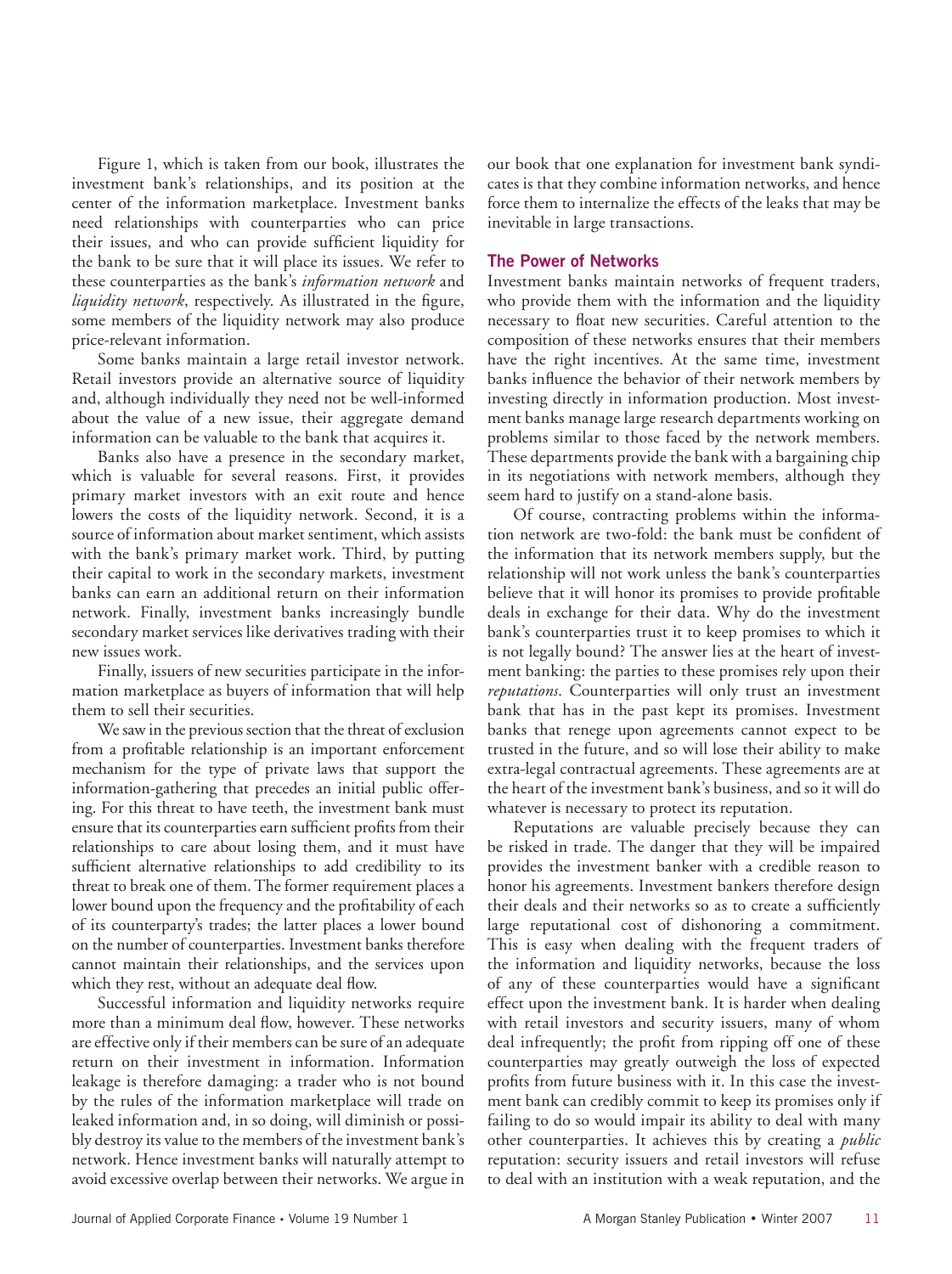fear of reputational loss should be enough to underwrite the investment bank's promises.

# **Banks' Early Challenges**

We have deliberately avoided a detailed discussion of the mechanics of investment banking in this section. Indeed, as we noted in our introduction, the things that investment banks do change over time. What has remained constant is the investment banker's mission: to enforce private laws that support the exchange of critical information. This section identifies network and reputation management as the two core competencies that support this mission. These are complex skills. Thus while we can identify the institutional structure that supports network and reputation management, we cannot hope in a short article to explain precisely what it is that investment bankers do all day. Indeed, we think that this is a technological feature of many investment banking skills: while you can learn the technical details of derivative pricing or company valuation from a book or in the classroom, you can learn how to be an investment banker only through on-the-job training and close contact with experts. That is to say, investment banking is a tacit, rather than a codifiable, skill.<sup>8</sup>

Networks, reputation, and tacit skills were important in the earliest investment banks, and they remain so today. Massive communications problems and undeveloped legal systems made network creation and maintenance difficult for the earliest banks. Many of them relied upon family members whom they could trust to manage distant businesses. Brown Brothers, the Rothschilds, and the Barings were all family businesses. Later market entrants, such as the House of Morgan, Kuhn, Loeb & Co., Lehman Brothers, and Goldman Sachs continued to draw their partners, and often their wives, from a close-knit social circle. Investment bankers served long apprenticeships during which they acquired the tacit skills upon which they would later rely.

As the 19th-century investment banks formed closer repeat-dealing relationships with security issuers, their reputations became increasingly tied up in the success of their clients. Investment bankers who wished to maintain their reputational capital therefore assumed an active oversight role in their corporate counterparties. By the end of the century, all of the leading investment banks were

active board participants. For example, Brad De Long finds that between 1910 and 1912, the presence of a member of the J.P. Morgan partnership on a company's board added about 30% to the value of its common stock.<sup>9</sup> Corporations were naturally eager that the investment banker should add luster to their stock issues in this way.10

Turn-of-the-century investment banker activism had significant consequences for the structure of corporate America in the 20th century. Between 1895 and 1904, 1,800 firms merged. U.S. Steel, DuPont, International Harvester, Pittsburgh Plate Glass, General Electric, and Procter and Gamble were all formed at this time.<sup>11</sup> J.P. Morgan played a leading role in these consolidations, along with a number of other investment banks.

The late 19th and early 20th centuries also saw a significant role for investment bankers as private law-makers in the bankruptcy courts. Between 1870 and 1900 a third of all U.S. railroad companies defaulted on their debt. Liquidating their assets was almost an impossibility, so it was necessary to reorganize their finances so that they could continue as going concerns. Bankruptcy law was extremely undeveloped at this time, and it was almost non-existent for large corporations. The investment banks had organized the sale of railroad securities, and a botched reorganization would have damaged their reputations. They therefore stepped into the breach and effectively invented, with the cooperation of the courts, a body of reorganization law that became known as the equity receivership. The equity receivership was based on a body of case law with which the investment banks were intimately familiar. It proved to be a very successful procedure, which lasted until the 1938 Chandler Act drove the investment banks, along with their close client relationships and their reputational concerns, out of corporate reorganizations.<sup>12</sup>

American corporate law became increasingly sophisticated throughout the 19th century, but there was still a significant role in large and complex transactions for informal agreements that were honored for reputational reasons. Investment banks could intermediate these agreements, and at the start of the 20th century they were central institutions in America's economy. According to Fritz Redlich, not more than six firms were responsible for managing the organization of the large-scale sector of the U.S. economy in the first decade of the 20th century, and not more than 12 men.13 Investment banks would never again exert the same

<sup>8.</sup> Tacit skill was christened by M. Polanyi (1966) *The Tacit Dimension*, Garden City, NY: Doubleday.

<sup>9.</sup> J. B. De Long (1991) "Did J.P. Morgan's Men Add Value? An Economist's Perspective on Financial Capitalism," in P. Temin (ed) *Inside the Business Enterprise: Historical Perspectives on the Use of Information*, Chicago: University of Chicago Press, pp. 205 – 36.

<sup>10.</sup> See p. 70 of V. P. Carosso (1970) *Investment Banking in America: A History*, Cambridge, Mass.: Harvard University Press.

<sup>11.</sup> The first merger wave is documented by N. R. Lamoreaux (1985) The Great *Merger Movement in American Business, 1895–1904,* Cambridge, UK: Cambridge University Press.

<sup>12.</sup> Equity receiverships and the involvement of investment banks in contemporary corporate reorganizations are studied by D. A. Skeel, Jr. (2001) *Debt's Dominion*, Princeton: Princeton University Press, and by P. Tufano (1997) "Business Failure, Judicial Intervention, and Financial Innovation: Restructuring U.S. Railroads in the Nineteenth Century," *Business History Review* 71: 1–40.

<sup>13.</sup> F. Redlich (1968) *The Molding of American Banking: Men and Ideas*, New York, NY: Johnson Reprint Corporation.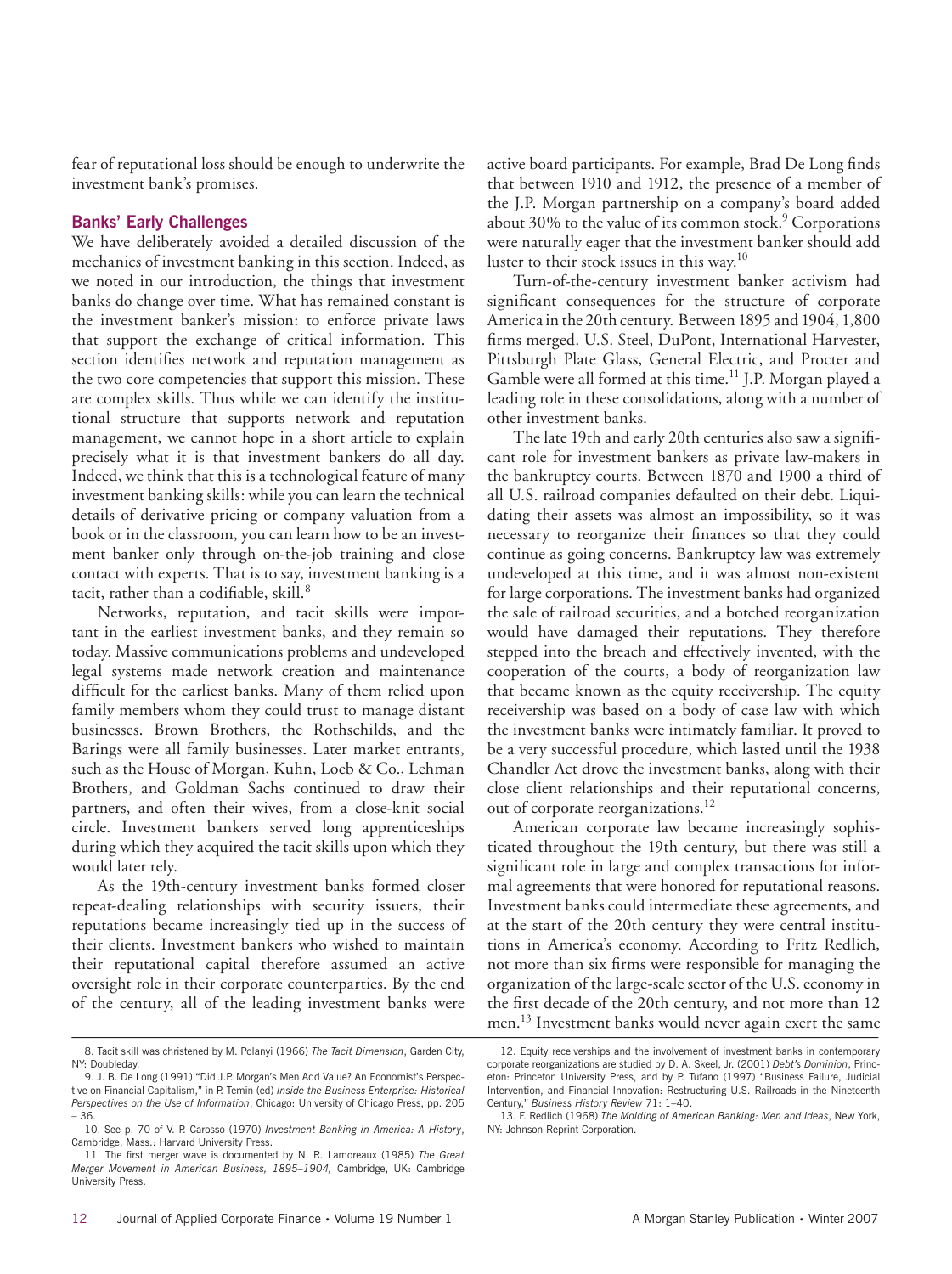degree of influence; the following century would see them buffeted by political winds, and challenged by technological advances. We examine each of these effects in turn.

#### **The Political Economy of Investment Banking**<sup>14</sup>

Investment banks create and enforce extra-legal contracts, but they operate in the shadow of the formal law. For example, because the black-letter law provides an outside option to the counterparties to an informal agreement, it affects the way that they bargain.<sup>15</sup> Formal law therefore affects the nature of the informal laws that investment banks create.

Informal legal institutions, such as investment banks, also affect the formal law. Investment banks at the start of the 20th century sat at the center of a web of informal contracts that allocated capital and so organized much of American production. For a legislator looking to make his mark, this degree of influence, concentrated in so few hands, was a very attractive target. Legislation that brought investment banking out of the extra-legal sector and into the purview of the formal law would have transferred much of the investment banker's powers to the state. And, because it was backed by the courts, the state would have been far less constrained by reputational considerations than the investment banks.

Legislators could seek this type of influence for all sorts of reasons. They might have a simple desire to feather their own nests, and those of their friends.<sup>16</sup> They might equally be driven by a genuine wish to improve the well-being of the polity by reforming an institution—in this case the investment bank—they regard as corrupt or inefficient.

Irrespective of their motivation, the political climate at the start of the 20th century favored legislators of an interventionist stripe. American society was changed by the industrial advances of the 19th century. Some traditional industries were displaced and a new middle class emerged, employed by large corporations over which low- and middleranking employees had little, if any, influence. Those who believed themselves to be losers in the new system were understandably hostile towards the corporations and the bankers who were believed to have created the system. At the same time many members of the middle class, while prosperous, felt disenfranchised by an economic system in which they believed that "somewhere, by someone, the development of industry is being controlled."17 These sentiments gave rise first to the Populism of the late 19th

century, and then to the Progressive movement of the early part of the 20th. Their wider consequence was to legitimize an interventionist view of industry after a half century in which *laissez-faire* ideas had largely held sway. The activist state manifested itself initially in hostility towards big business and monopoly power and, after the 1930s, in a belief in at least partial direction of the economy.

The state was perceived in the 19th century as fulfilling a passive, enabling role. The shift in the early 20th century to a purposive view of the state had, and continues to have, profound implications for investment banks. The changed relationship between bankers, on the one hand, and regulators, bureaucrats, and legislators, on the other, was signalled when in 1905 the New York Superintendent of Insurance recommended the "elimination of Wall Street control." For the following half century Wall Street, and the investment banks in particular, were subjected to the close scrutiny of a number of Congressional committees.

The evidence suggests that the committees were not disinterested seekers of the truth. The Pujo Committee of 1912 was formed to investigate the "concentration of money and credit," popularly referred to as the "money trust." Its counsel was Samuel Untermeyer, a millionaire corporate lawyer who brought to his task a progressivist conviction that the investment banks were too big and that there was insufficient competition between financiers. Ferdinand Pecora, who was appointed after Franklin D. Roosevelt's election as counsel for an investigation into stock market practices, was likewise a "wholesale subscriber to the bigness-is-badness thesis."18 William Leuchtenburg quotes Morgan as saying that "Pecora has the manner and the manners of a prosecuting attorney who is trying to convict a horse thief."19

The Pujo and Pecora committees, like the other investigations of the pre-World War II years, did not allow investment bankers to call their own witnesses, present their own evidence, or cross-examine other witnesses. Notwithstanding this bias, the investigations had a profound effect both upon public conceptions of investment banks, and upon law-makers. Fourteen months before the Pujo committee opened, the Kansas state legislature passed a law to regulate security market activities. By 1933 every state except Nevada had a securities law; most laws were modelled upon the Kansas legislation.<sup>20</sup>

The new security laws may have expressed a popular discontent with the securities industry, but they were poorly

<sup>14.</sup> This section draws heavily upon Chapter 7 of our book, "Leviathan and the Investment Banks."

<sup>15.</sup> We discuss this point in Chapter 2 of our book. See also G. Baker, R. Gibbons and K. J. Murphy (2002) "Relational Contracts and the Theory of the Firm," *Quarterly Journal of Economics* 117: 39–84.

<sup>16.</sup> See for example G. Tullock (1967) "The Welfare Costs of Tariffs, Monopolies, and Theft," *Western Economic Journal* 5: 224—232 and F. S. McChesney (1987) "Rent Extraction and Rent Creation in the Economic Theory of Regulation," *Journal of Legal Studies* 16:101—118.

<sup>17.</sup> The quotation is due to Woodrow Wilson. The political events that we outline in

this paragraph are discussed at length by Richard Hofstadter in *The Age of Reform, from Bryan to F.D.R.*, London (UK: Jonathan Cape, 1962).

<sup>18.</sup> The Pecora committee is discussed by J. Seligman (1982) *The Transformation of Wall Street: A History of the Securities and Exchange Commission and Modern Corpo*rate Finance, Boston, Mass: Houghton Mifflin Company. The quotation appears on page 21.

<sup>19.</sup> W. E. Leuchtenburg (1963) *Franklin Roosevelt and the New Deal, 1932–1940*, New York, NY: Harper and Row.

<sup>20.</sup> The laws were known as "Blue Sky Laws," as they were designed to prevent promoters from selling "building lots in the blue sky."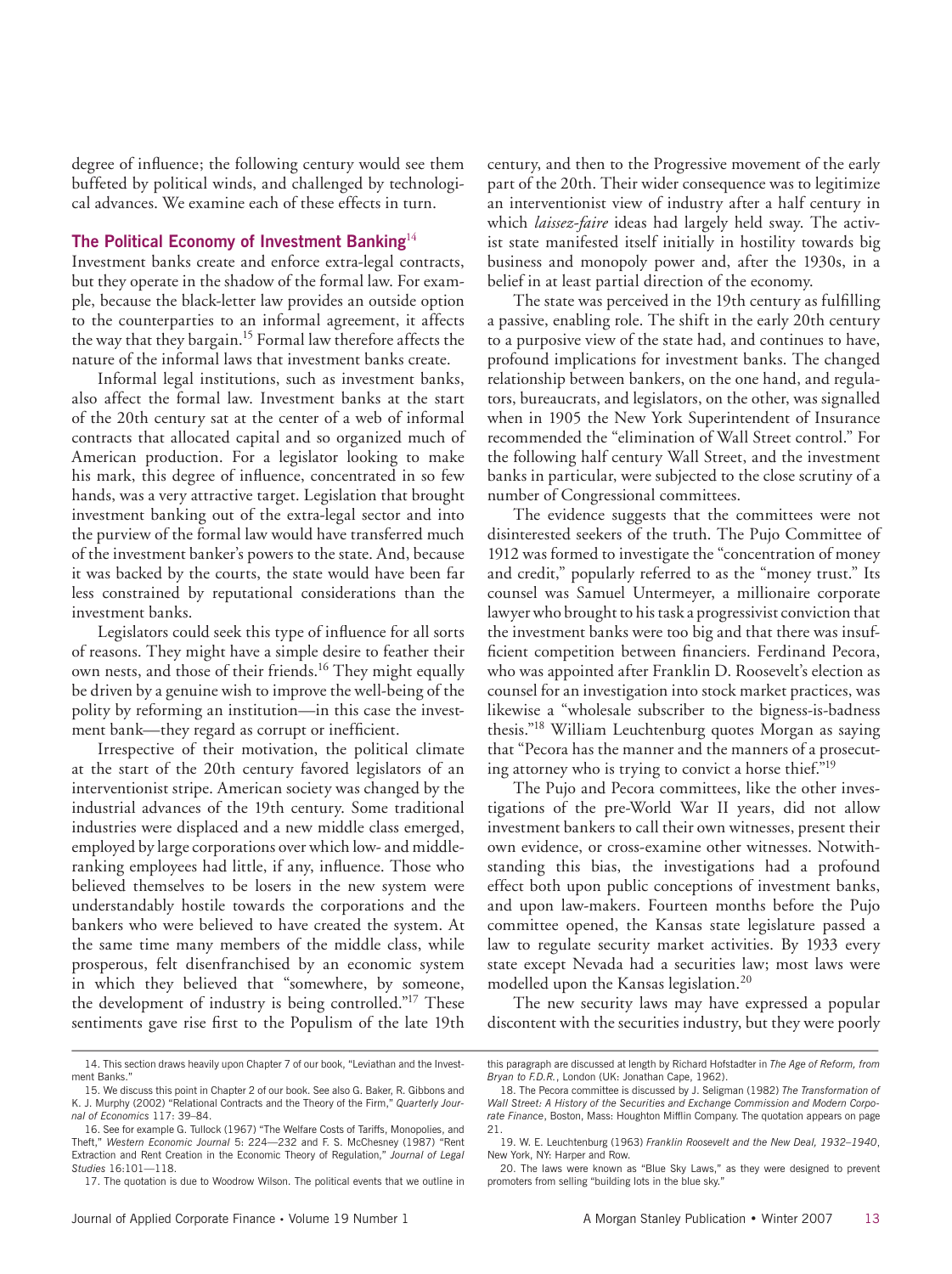drafted and badly administered. Although New York was regarded as having the most effective laws, NYSE officials estimated in 1932 that approximately half of the billion dollars of fraudulent securities pedalled annually in the United States were sold in the State. In contrast, private regulation fared well. The NYSE, whose survival depended upon its reputation for probity, successfully enforced detailed pre-listing disclosure requirements.

But, as suggested at the start of this section, the NYSE's private arrangements could become the focus of legislative attention. This is precisely what happened during the New Deal.

The New Dealers were a broad church. Some exhibited a progressive distrust of large businesses; others favored close intervention in day-to-day economic life.<sup>21</sup> However, they could all agree on their antipathy towards Wall Street. The effect of some of the New Deal legislation upon investment banks was short-lived, but other laws had lasting and significant consequences. The Glass-Steagall Act of June 1933 separated investment banking from commercial banking; it remained a source of controversy until its repeal 66 years later. The Securities Exchange Act of 1934 created the Securities and Exchange Commission, which acquired extensive powers to enforce new Federal securities laws. The 1938 Chandler Bill excluded investment banks from the design of corporate reorganizations; they did not return until the passage of the 1978 bankruptcy code.

Some legal innovations of the New Deal, like the disclosure requirements of the 1933 Securities Act, have been received positively by academic commentators, although even this Act has been criticized for anti-competitive clauses in its conduct-of-business rules.<sup>22</sup> Other laws, like the Chandler Bill and the Glass-Steagall Act, have been less enthusiastically received. But irrespective of their social utility, we suggest that the reasoning behind these Acts reflected a profound misunderstanding of the nature of the investment banking industry.

We have argued that investment banks are important because they help to create and enforce informal extra-legal contracts over price-relevant information. This mission can only be accomplished by institutions that have longterm profitable relationships with investors and clients, and strong reputations. In other words, the very features of the investment banking industry to which the New Dealers and their progressive predecessors objected were in fact the principal contributions that the banks made to the workings of the economic system. The fact that investors had long-term repeat dealings with their investment bank was probably evidence of a successful relationship,

and not of monopolistic tendencies in the market. If, as the Armstrong committee of 1905 noted, insurance companies participated in unprofitable as well as profitable new issues, they could simply have been fulfilling their side of the bargain in a liquidity network. When investment banks participated in one another's issues, they could have been building and maintaining reputations that were essential to the flotation of large issues. And the difficulties experienced by new entrants to the investment banking market could have reflected the importance of an established reputation in attracting clients, rather than the erection by existing banks of barriers to entry.

We argue in our book that a failure to appreciate these arguments can lead even well-intentioned legislators into ill-conceived regulations. This observation remains valid today: it may be hard to distinguish between socially valuable extra-legal contracting and socially damaging anticompetitive behavior, but without an appreciation of the importance to the security markets of informal agreements, regulators are likely to make the wrong choices. Arguably, this is what happened when in October 1947 the Justice Department filed a suit against 17 investment banks, accusing them of a conspiracy dating back to 1915 to suppress investment banking competition. The trial lasted from November 1950 to May 1953, and it was a disaster for the government. For the first time in the century, the investment banks could call their own witnesses, and interrogate those called by the Justice Department. The Justice Department was unable to prove any of its allegations. Indeed, in dismissing their case with prejudice the trial judge, Harold R. Medina, stated that "The government case depends entirely upon circumstantial evidence."<sup>23</sup>

The failure of the anti-trust case ushered in a period of relatively light government involvement in the investment banking industry. Changes to investment banking in the subsequent years largely reflected, and continue to reflect, technological imperatives. It is to these that we turn in the next section.

#### **Technological Change and Investment Banking**

The informal laws that investment banks create reflect the needs of the business world, and the technological impossibility of recording certain types of information for use in court. Technological change alters the areas in which entrepreneurs and capitalists demand informal laws, and hence changes the shape and the composition of the investment banking market. The effects of technological change upon the investment banking world have been particularly profound in the last 40 years.

<sup>21.</sup> For example, James Landis, the second chairman of the SEC and later Dean of the Harvard Law School, suggested that regulatory agencies should "combine in a single regulatory body the functions historically embodied by the Constitution's three conceptually separate branches of government.'

<sup>22.</sup> See P. G. Mahoney (2001) "The Political Economy of the Securities Act," *Journal of Legal Studies* 30: 1—31.

<sup>23.</sup> H. R. Medina (1954 [1975]) *Corrected Opinion of Harold R. Medina*, New York, NY: Arno Press, p. 9.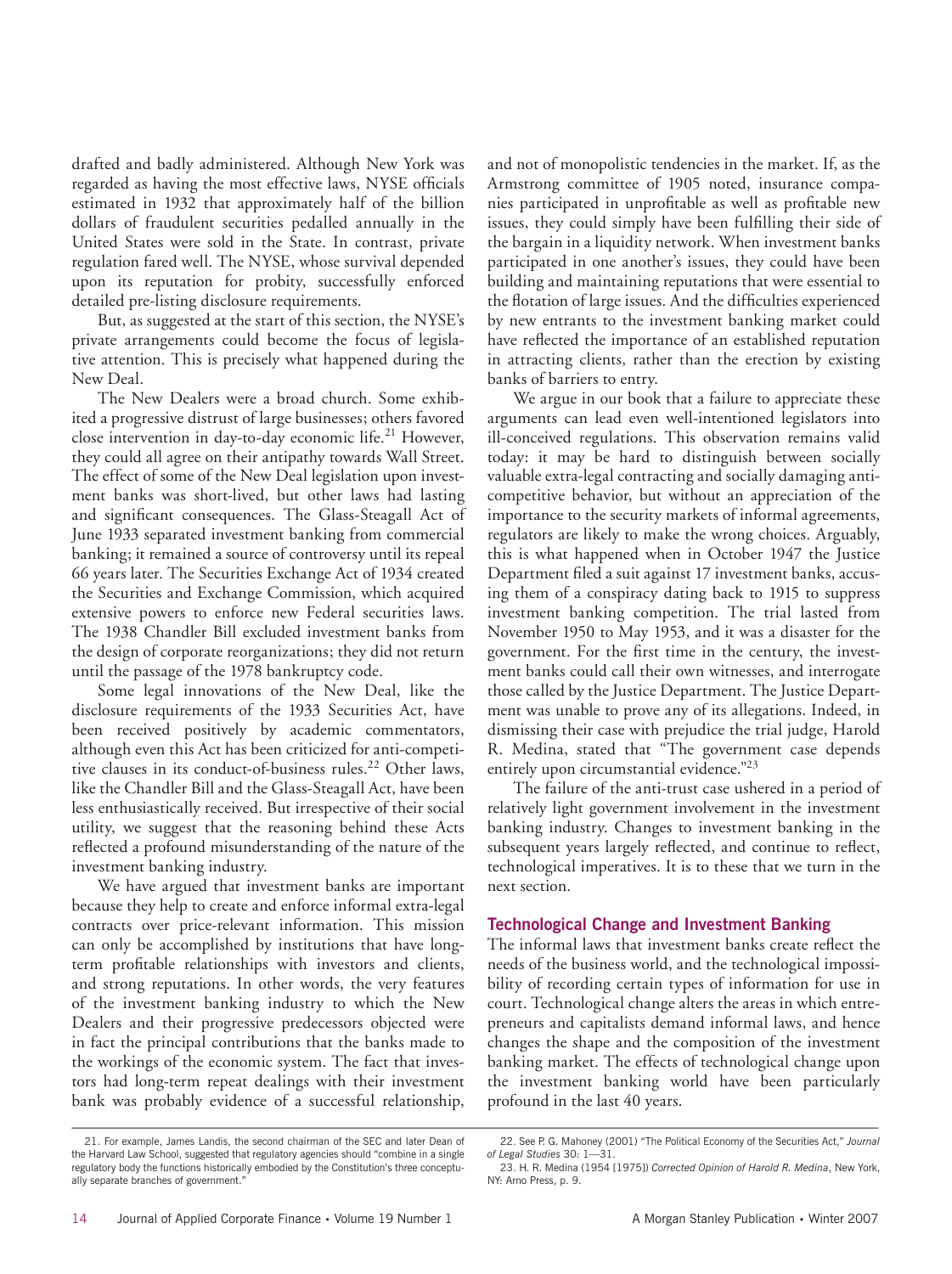Although he would have noted their exit from the lending market and the corporate reorganization business, John Pierpont Morgan would have found the investment banks of the early 1960s reasonably familiar. Investment banks at this time were not particularly well-capitalized. They were still organized as partnerships, and some of the partnerships were still dominated by members of the founding family. Investment bankers still tended to spend their entire career in one firm, and much of their energy was devoted to creating and maintaining close relationships with investors and with security issuers. Most clerical work was performed by hand since computers were still virtually unheard-of on the Wall Street of 1960.

Of course, the markets had changed in significant ways since J.P. Morgan's time. Turn-of-the-century investment banks had largely sold securities to wealthy individuals and institutions. While the most aristocratic of investment banks continued to concentrate upon a few large investors, another retail-oriented business had sprung up alongside them. Firms like Merrill Lynch, Dean Witter, Eastman Dillon, and Paine Webber had widespread networks of offices pedalling shares to small investors. Commissions on security transactions accounted for about 70% of Merrill Lynch's \$192 million revenue in 1960, with traditional investment banking representing only five percent of the total.

Until 1971 the rules of the New York Stock Exchange precluded public quotation for member firms. When the rules changed, they did so in response to demands from member firms, many of which were investment banks. These demands had not arisen any time in the previous century. Why then had the partnership form been so appropriate for investment banks for so long?

In a recent article in the *American Economic Review*, we analyzed the operation of partnership firms.<sup>24</sup> Partnerships are prevalent in businesses which, like investment banking, law and management consulting, rely heavily on *tacit* skill. Recall that tacit skill is the kind that can be acquired only through close on-the-job contact with an expert mentor. Managing the information networks upon which security issuance relies is a tacit skill; so too is the ability to provide advisory services to merging or restructuring firms. Tacit skill has therefore made an important contribution to the efficient structuring of corporate America over the last two centuries. It has considerable social value and should be transferred from one generation to the next.

The problem for investment banks is the impossibility of exhibiting tacit skill in a courtroom. How then can senior and junior employees enforce a mentoring agreement that enhances the junior agent's tacit skill level, but which is costly to and binding on the senior employee? We argue that the partnership form emerged as a solution to this contracting problem.

Partnerships provide services that rely heavily on tacit skill. Precisely because it is hard to prove the possession of tacit skills, partnerships depend on their reputations to attract customers and command high fees for their services. Because their financial capital is tied up in their firm, the partners have a strong incentive to protect its reputational capital. Promoting an unskilled agent to the partnership would ultimately damage its reputation and so lower the value of the senior partners' stake. Hence we argue that partners will mentor junior employees to protect their partnership's reputation and to preserve the value of their partnership stake.

The partnership form is therefore consonant with the heavy historic reliance within investment banks upon tacit skill. Why then was it eclipsed in the last 30 years by the joint stock corporate form? We argue that two factors were at work: first, an increasing need within investment banks for financial capital; and second, advances in computerization and financial engineering that diminished the importance to investment banking of tacit skill.<sup>25</sup>

If a manager shirks his mentoring obligations, he avoids the personal costs of mentoring, while the reputational damage to the partnership is shared by all of the partners. This places an upper bound on the size of the partnership, and hence upon its financial capitalization. Historically investment banks had little financial capital, and so were not greatly affected by this constraint. But matters started to change with the advent in 1959 of mainframe computers based upon transistor (rather than valve) technology. The result was an immediate jump in computing power, which was followed through the remainder of the decade by steady drops in the cost of computer hardware.<sup>26</sup>

The computers of the 1960s were well suited to batch processing—that is, to pre-planned runs of standardized computer tasks, frequently on an overnight basis. The realtime interrogation of computer systems that we take for granted today was still some way in the future. Hence the most natural application for batch processing was in the retail investment banks which, as we have already observed, spent a substantial proportion of their revenues on settlement. However, although computerized batch processing had the potential to revolutionize settlement activity, it was cost-effective only on a very large scale. Highly capitalized retail investment banks that could take advantage of the new technology therefore had a substantial advantage over their smaller competitors.

<sup>24.</sup> A. D. Morrison and W. J. Wilhelm, Jr. (2004) "Partnership Firms, Reputation, and Human Capital," *American Economic Review* 48: 1682—1692.

<sup>25.</sup> See A. D. Morrison and W. J. Wilhelm, Jr. (2007) "The Demise of Investment-Banking Partnerships: Theory and Evidence," *Journal of Finance*, forthcoming.

<sup>26.</sup> Changes to the speed and the power of computing are analyzed by W. D. Nordhaus (2001) *The Progress of Computing*, Department of Economics Working Paper, Yale University.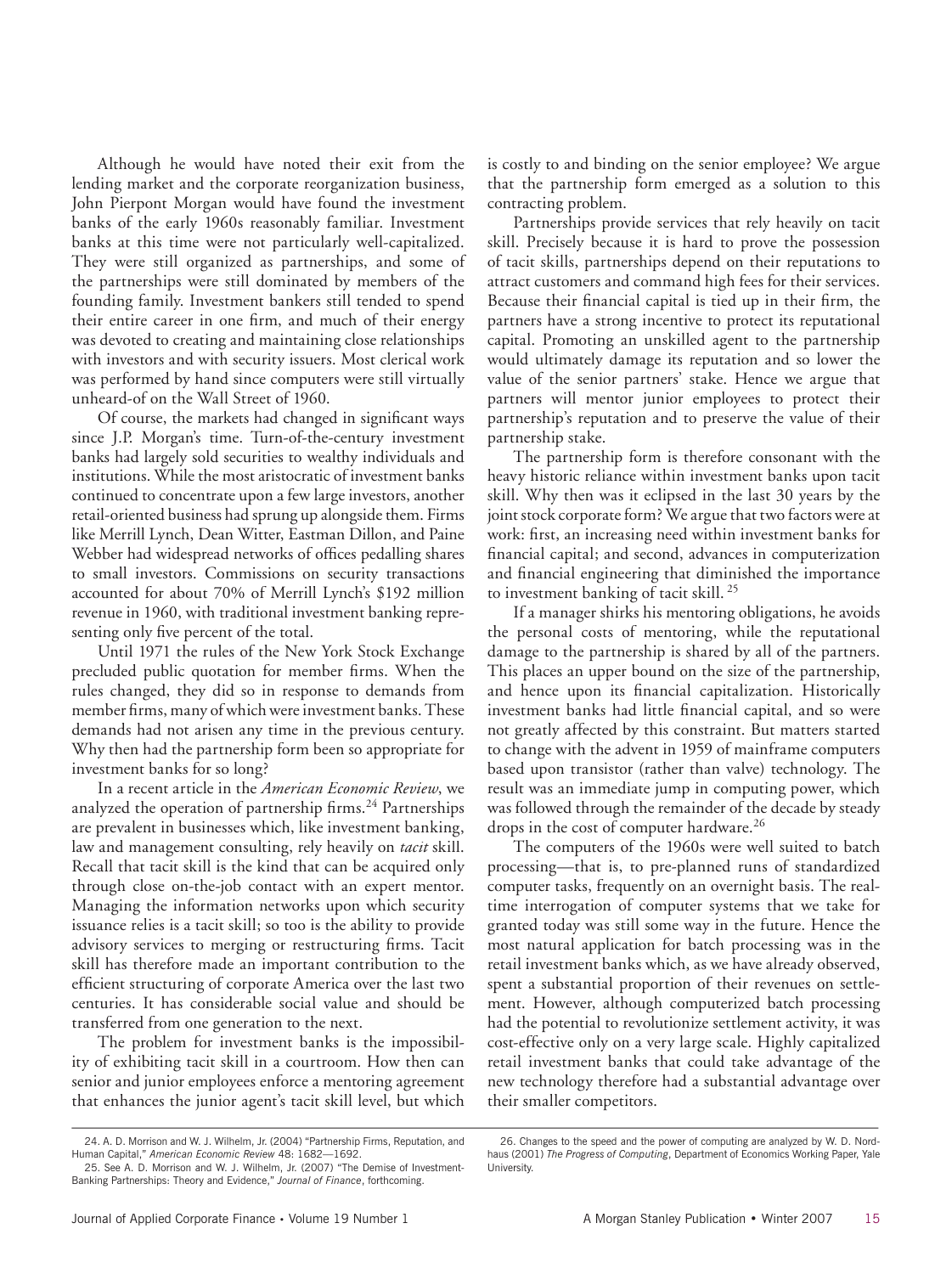Recall that the need to induce mentoring places an upper bound on the size of the partnership. In the 1960s, this was below the size necessary to exploit the new batch processing technology. Investment banks therefore faced a trade-off: they could either maintain their partnership form and, with it, their tacit skills; or they could embrace joint stock ownership, which would lower their settlement costs while at the same time impairing their ability to pass on tacit skill. Large wholesale institutions like Morgan Stanley relied on largely tacit skills in underwriting, advisory work, and trading; in the absence of a retail client network, their settlement work was relatively simple. Hence for these firms the trade-off was simple: they remained partnerships.

But, at the beginning of the 1960s, retail houses like Merrill Lynch may have found the decision harder to make. The rapid increase in trading volumes during the 1960s forced their hands. NYSE member firms that depended on manual back office procedures were unable to cope with the transaction volume that faced them. Between 1967 and 1970, member firms faced a back-office crisis that ultimately forced the NYSE to close on Wednesdays to allow member firms to clear settlement backlogs. Many retail firms without computerized back offices went to the wall.

The back-office crisis showed that the retail banks had to embrace computers if they were to survive. Hence by the end of the 1960s, there was a great deal of pent-up demand by retail investment banks for capital to finance expansion to a scale where computerization was feasible. When in 1971 the NYSE accepted the inevitable and allowed its members to be publicly owned, 16 retail-oriented investment banks went public in rapid succession.

Wholesale-oriented investment banks were largely untouched by these changes. Their underwriting, advisory, and trading businesses still depended largely on relationships and tacit skill, and they had little need for the mainframe computers that drove the retail-oriented firms into public ownership. For wholesale investment banks, it was the advent of cheap, distributed desktop computers that tipped the balance against the partnership form and in favor of flotation. These computers facilitated the introduction of the formal modelling techniques of financial economics into corporate finance and, in particular, into securities valuation and trading.

The introduction of formal economic models into wholesale investment banks had a profound effect. Advances like the Black-Scholes option pricing model were introduced to business school syllabuses, and activities like option trading and valuation that were once learned through lengthy onthe-job apprenticeships could suddenly be acquired at arm's length in the classroom. Computerization and the 1970s revolution in financial economics combined to expunge, or at least greatly to reduce, the tacit dimension from investment banking.

# **Capital Markets**

These developments directly undermined the partnership form, with its emphasis upon tacit skill and mentoring. But they had further ramifications. The codification of trading, portfolio management, and performance assessment greatly increased the skill base in these areas. At the same time, it facilitated formal contracting on banker performance, which had previously been impossible. The value of investment banker reputation plummeted in many businesses and, for the first time in a century, many investment banking activities became highly contestable. Spreads in many trading businesses were driven down, and the minimum efficient scale increased. Wholesale banks that did not expand sufficiently would be unable to compete in securities markets, and they needed capital to finance their expansion.

These trends pushed the wholesale banks into the capital markets. They started to go public in 1978, when White, Weld was acquired by Merrill Lynch. The early movers in this flotation wave were heavily involved in the securities markets. The holdouts were firms that generated a substantial proportion of their revenues from advisory work, where tacit skill was still essential and financial capital was of less importance. The only remaining substantial privately owned wholesale houses in 1987 were Goldman Sachs and Lazard Freres, both of which were then focused upon advisory activities. Goldman floated in 1999 and Lazard in 2005.

Figure 2, which also comes from our book, illustrates the trends we have just described. As formerly tacit knowledge began to be codified in the 1970s, individual investment bankers could achieve greater economies of scale from their skills. Hence, as shown in the figure, there was a sharp rise in the amount of financial capital per employee in the top five investment banks. The number of employees in these banks increased fourfold between 1979 and 2000, as they sought the economies of scale at which their trading activities would be viable. At the same time, there was a steady drop in this period in the share of the total industry capitalization accounted for by smaller banks: the combined capitalization of the top 11 to 25 investment banks fell from 81% of the top ten in 1954, to 39% in 1979, and to just 10% in 2000.

Investment banks are still wrestling with the problems thrown up by the move to joint stock form. One of the most significant has been a massive increase in labor market mobility. Partnership stakes were generally very illiquid, so that partners tended to stay with the same firm for their entire career. Partnerships also fostered opacity, so that it was extremely hard for outsiders to determine the quality of the junior staff in other firms, and so to hire them away. This opacity ensured that the partnership had the pick of their best employees; and in negotiations over new admissions to the partnership, it ensured that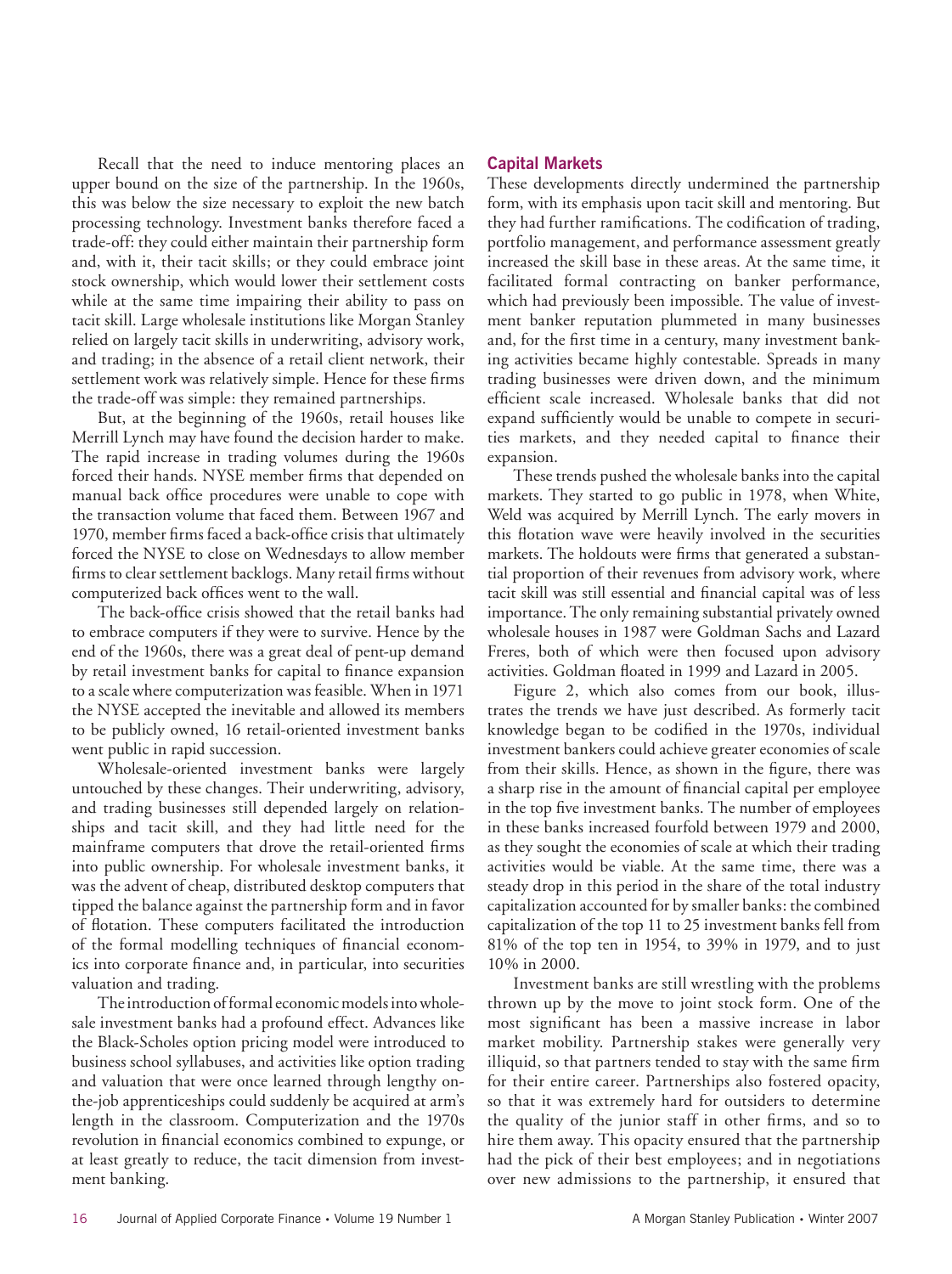

Figure 2 Investment Bank Employees and Capitalization, 1979-2000 (Top Five Banks by Capitalization)

the existing partners had the whip hand. The demise of the investment banking partnership reversed both of these mechanisms: senior employees were no longer tied to the organization, and outside shareholders would not tolerate the opaque reporting that had made it hard for juniors to switch employers. Commentators in the early 1970s noted the sudden increase in job-hopping,<sup>27</sup> and it has gathered pace ever since.

Labor mobility presents difficulties for a relationshipbased industry like investment banking. If employers expect to be held to ransom by a skilled worker who has several good outside options, they will be less willing to invest in training. This is not a concern when skills are codifiable, since workers can in this case pay for their own training in professional schools. But it presents a problem when some key skills are tacit and can only be acquired through instruction by the employer. The partnership form had given investment banks some *de facto* property rights over their employee's human capital: once they jettisoned it, investment banks turned instead to the formal law.

Attempts to create legal rights over investment bank employee skills took two forms. First, investment banks attempted to use the black-letter law to restrict their employees' freedom of movement through the use of Covenants Not to Compete, or CNCs, which restrict the employee's ability to work for a competitor within a specific period after leaving the firm. Although CNCs have become commonplace since investment banks went public, contractual incompleteness and enforcement problems make them an imperfect substitute for the incentives inherent in the partnership form. Investment banks have attempted to reinforce their effect by patenting financial innovations, so that the departure of a skilled employee need not mean the loss of everything that he or she created at the firm. Patenting became commonplace only in the wake of the 1998 Federal Circuit Court of Appeals decision on State Street Bank v. Signature Financial, which established definitively that "methods of doing business" were patentable. It is too early to judge the effectiveness or the likely impact of patenting upon investment banks. However, the early evidence suggests that patents are not nearly as effective as the informal partnership-based property rights systems that preceded them. Financial patents are hard to document, patent applications are sometimes of poor quality, and a good deal of uncertainty continues to surround their enforceability.

In summary, investment banking has been revolutionized by the technological changes of the last four decades. Many aspects of investment banking have been codified.

<sup>27.</sup> See for example "Why Are All These Investment Bankers Changing Jobs," John Thackery, Institutional Investor, January 1973.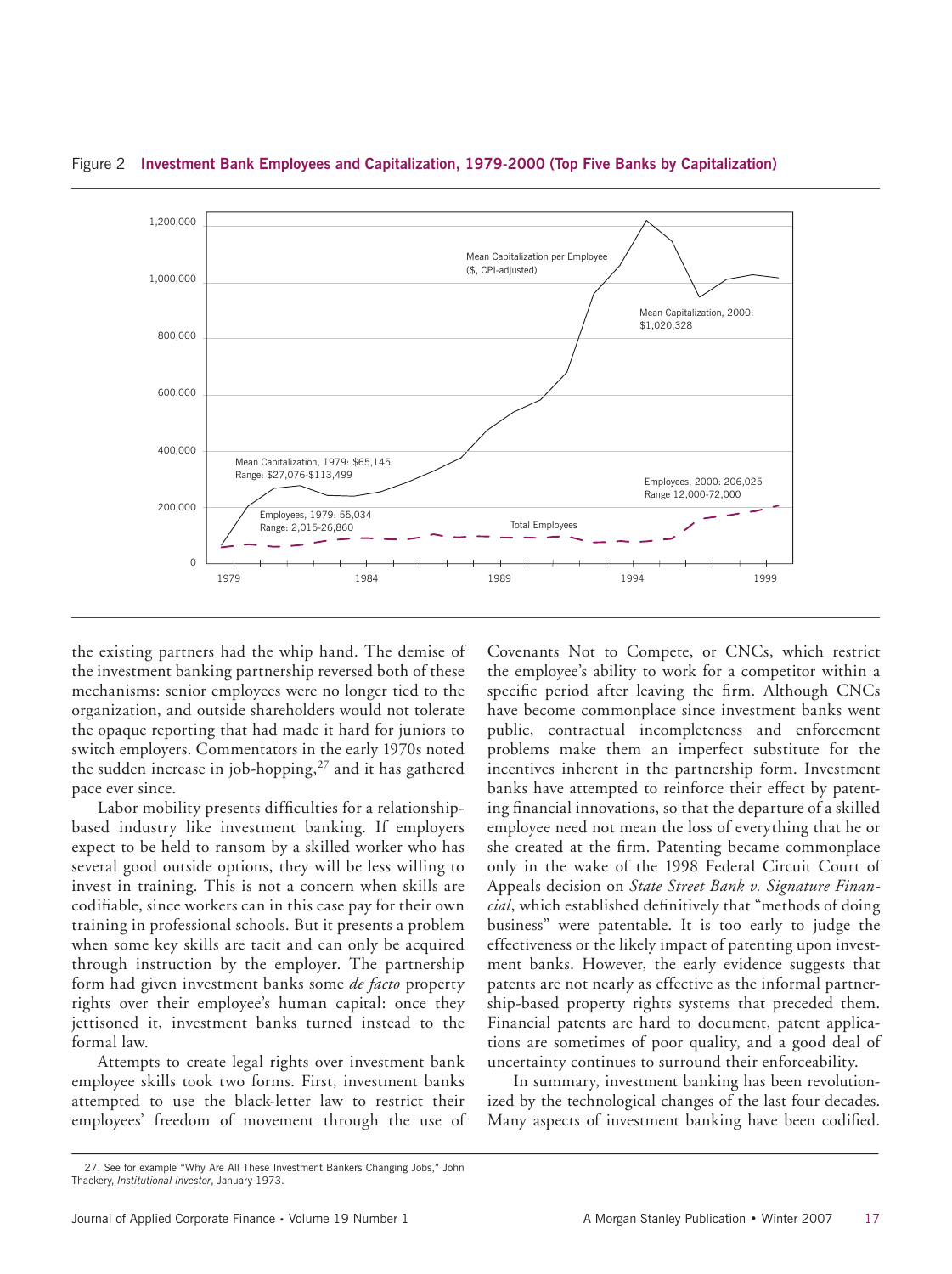Investment banking requires more financial capital than ever before, and as a result investment banks have been forced to jettison the partnership form and the extra-legal property rights it gave them over much of the human capital they employed. Attempts to use the law to re-create these rights have met with rather mixed success.

We believe that the biggest challenge currently facing investment banks is reconciling the effects of galloping technological changes with the tacit skills that remain at the heart of much of what they do. The following section examines this conflict.

# **Scale and Smallness: Investment Banking in the 21st Century**

Although investment and commercial banking were separated by the 1933 Glass-Steagall Act, commercial banks started in the 1980s to encroach upon some investment banking activities. The establishment in the late 1980s of so-called Section 20 subsidiaries allowed several major commercial banks to underwrite corporate debt issues, provided this activity accounted for no more that 20% of the banks' gross revenue.

Commercial banks had clear advantages in the debt markets: the securities were similar to corporate loans, which they had already started to trade actively in a burgeoning secondary market;<sup>28</sup> and the commercial banks had the capital and the computer systems necessary to make an impact. Commercial banks also brought their capital to bear in the new derivatives markets by taking controlling stakes in the small trading partnerships that had previously dominated these markets: O'Connor & Associates was acquired by Swiss Bank, CRT by Nations Bank, and Cooper Neff by BNP.

So the commercial banks had a significant toehold in the investment banking market before the 1999 repeal of the Glass-Steagall Act. By 1999 the financial engineering techniques that grew out of early applications of the Black-Scholes model to derivatives trading had achieved a high degree of sophistication. Today's traders rely upon computers to analyze and report the risks of derivatives, as well as to place a value upon them. And it is possible in today's financial markets to parcel up and sell virtually any risk. Commercial banks may have lacked some of the tacit skills of the older investment banking houses, but in place of such skills they were able to substitute financial capital and an investment in financial engineers.

The entry of commercial banks into the investment banking industry in the wake of the Gramm-Leach-Bliley Act provided concrete evidence of the codification of practice. A further development was to provide additional impetus to this codification. The series of serious corporate frauds that was uncovered at the turn of the century in Enron, Global Crossing, WorldCom, and others resulted in popular outrage, and ultimately in legislation intended to curb the perceived excesses of the corporate world. The Sarbanes-Oxley Act imposes rules for company audits, restricts company policies, and requires companies to set up formal and verifiable systems for tracking and checking internal controls. This legislation has therefore worked to undermine the informal and tacit contracting in which investment banks had historically specialized.

In short, the technological shift that started in the 1960s to codify some investment banking activities continued to gather pace through the 1990s and beyond. A combination of formal economic analysis and computerization has reduced the importance of tacit skill in many activities that were once the sole preserve of the skilled human capitalist. Players in the affected businesses are no longer protected by reputational barriers to entry, and they have been forced to expand the scale, and often the scope, of their businesses to compete. Houses like Morgan Stanley, which just 20 years ago were small privately owned firms that catered to America's elite fund-raisers, are today publicly quoted, full-service financial firms offering a wide range of services from retail brokerage to specialized corporate advice.

Is a full-service financial services firm really an investment bank in the sense that J. P. Morgan & Co. was a century ago? At one level this is a trivial question: investment banking is whatever the investment banks do. But it is reasonable to wonder what the costs of expansion have been for the biggest firms. Traditional investment banking is relationship- and reputation-intensive, and the tacit skill that it requires is best incubated in a small firm where informal peer-group monitoring is possible, and where there is relatively little staff turnover. Large full-service businesses have many obvious strengths, but they are forced by both their scale and the exigencies of regulation to use formal and codified reporting lines. It is very difficult in public companies to tie the skilled agent's fortunes to those of the firm in the way that older partnerships did. In short, it is harder for the largest firms to create an environment within which the traditional human capitalist can prosper.

Many tacit human capitalists have little need for the financial resources of a large firm. Indeed, many of them find the culture of such a firm unappealing.<sup>29</sup> Moreover, we have argued throughout this article that tacit skill is most effectively fostered in small, closely-held companies. It is perhaps unsurprising that the emergence of the full-service investment bank coincided with a rapid expansion in the

<sup>28.</sup> By 1988 \$53 billion of loans were outstanding in the secondary loan market. See L. M. Benveniste, M. Singh and W. J. Wilhelm, Jr. (1993) "The Failure of Drexel Burnham Lambert: Evidence on the Implications for Commercial Banks," *Journal of Financial Intermediation* 3: 104—137.

<sup>29.</sup> We discuss cultural influences upon employee effectiveness in A. D. Morrison and W. J. Wilhelm, Jr. (2005) "Culture, Competence, and the Corporation," Working Paper, Saïd Business School, University of Oxford.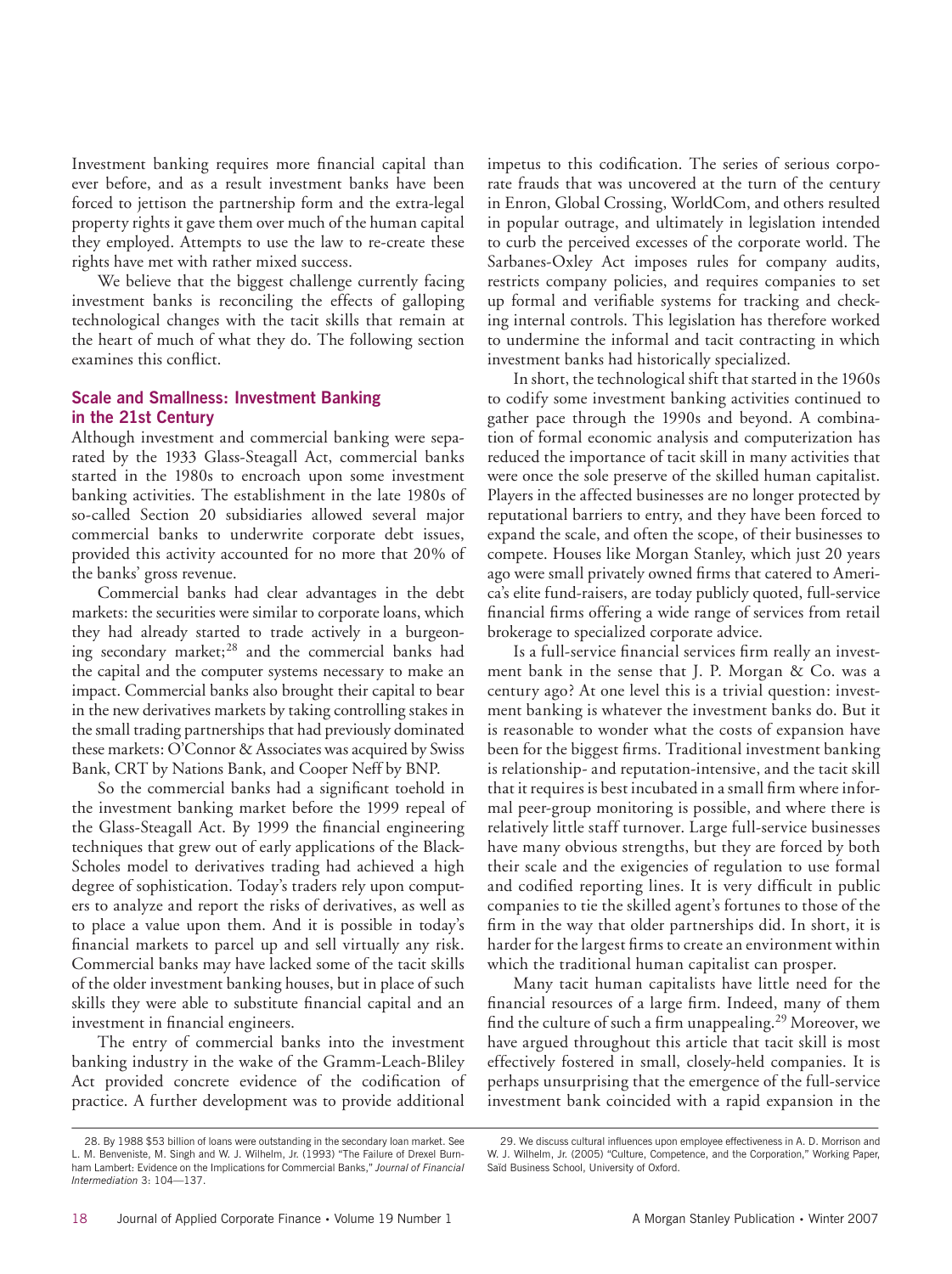market for small boutique-style firms that sell tacit knowledge. Many of these firms are constituted as partnerships; those that are not are small and closely-held. Hence they can offer the collegiality and the peer-group monitoring that characterized the older investment banking partnerships. Scott Bok, the U.S. co-president of the advisory boutique Greenhill & Co., stated in a recent interview that "We're trying to re-create what existed at the bigger Wall Street firms 20 years ago."30

We discuss the work of the boutique investment banking firms in detail in the final chapter of our book. We identify three areas in which such firms are likely to be particularly competitive. The first is advisory work, both in M&A and in corporate restructuring. One of the earliest M&A advisory firms was Wasserstein Perella, whose eponymous founders arguably created the modern M&A market.<sup>31</sup> The 1990s saw a steady rise in the number of boutique M&A advisors, partly because M&A specialists frequently found the boutique firms more appealing places to work than the larger investment banks, and partly because boutique firms are free of the conflicts that could potentially arise in full-service firms.<sup>32</sup>

M&A advice is a relatively recent business line for investment banks, which identified it as a separate business line only in the 1960s. Corporate restructuring advice, on the other hand, has been an important business line for investment banks since the middle of the 19th century. Like M&A advisory work, it relies upon long-term relationships and trust, and therefore sits comfortably in specialist boutique firms like DKW and Houlihan Lokey. These firms experienced an upswing when the dot.com bubble burst at the start of this century.

Investment bank boutiques act as principals in two businesses: private equity investment and hedge fund trading. Private equity houses make control investments in unlisted equity. The tacit relationship and analytic skills that are important for advisory businesses are also essential for the activist investment management that the private equity business requires. Indeed, we described earlier the use that J.P. Morgan's 19th-century partners made of their relationships and contacts as board members and active investors. If similar skills are required in the private equity business, it is no surprise that so much private equity investment occurs within boutiques that can support informal reporting, flat reporting lines, and the teamwork upon which they rest.

Finally, we argue that hedge funds can be viewed as investment bank boutiques. The immense scale of the trading operation in the typical full-service investment

31. Wasserstein Perella was sold for \$1.4 billion to Dresdner Kleinwort bank in 2001. Perella left the firm in 1993 and went to work at Morgan Stanley; he is currently establishing a new investment bank. Wasserstein is now the chief executive of Lazard.

bank reduces costs and ensures that clients receive the most comprehensive service possible, but it relies upon codified risk-management systems and systematized monitoring of trader activities. These features are hard to reconcile with the most complex and hard-to-codify proprietary trading businesses. Traders working in these businesses are increasingly choosing to work outside the organizational and regulatory constraints of the traditional investment bank. The unregulated and privately owned institutions to which they have moved are known as hedge funds.

In summary, boutique firms emerged because it became increasingly difficult for investment banks to combine their codified large-scale activities with the tacit human capital businesses they had traditionally performed. The compensation structures, career structure, and governance arrangements that work for more codifiable activities are inappropriate for businesses that rely upon the tacit skill that has traditionally been the investment banker's chief selling point. Hence, to the extent that clients still demanded tacit skills, investment banks had to spin off into boutiques.

The growth of boutique businesses could therefore be attributed, at least in part, to the desire of the larger investment banks to outsource businesses for which their size and governance arrangements made them ill-suited. In support of this interpretation of industry dynamics, we can point to the frequency with which the two types of firms work together. Full-service banks often recommend an advisory firm to a client that requires an unbiased "fairness opinion" on their pricing recommendations. And, in another increasingly common arrangement, full-service institutions help clients to resolve governance problems by referring them to private equity firms that can take them private and provide close monitoring. Investment banks are also paying high prices for stakes in hedge funds. We argue that this is happening precisely because hedge fund trading skills cannot be incubated within investment banks. Hence the banks stand at arm's length from the funds, take capital stakes in them, and provide them with the codifiable settlement skills they require. $33$ 

In short, investment banks are outsourcing their most complex and hard-to-codify trading to organizations that are better able to provide the right incentives and governance structures to the traders.

#### **Overview**

To sum up, then, technological and regulatory changes that favor codifiable skills have resulted in a restructuring of the investment banking industry. Large full-service institutions provide capital-intensive and more codifiable services.

<sup>30. &</sup>quot;Real Simple," Heidi Moore, *The Deal*, 17 February 2006.

<sup>32.</sup> For example, Simon Robertson Associates acts only for one company in each sector, and is paid via an annual retainer, rather than on a deal-by-deal basis. See "Bou-

tiques: Activity surge may test the smaller firms," Lina Saigol, *Financial Times*, 4 October 2005.

<sup>33. &</sup>quot;Hedge Funds Boost Income," *Financial Times*, 28 November, 2005.

<sup>34.</sup> For a discussion of outsourcing by hedge firms of settlement tasks see "Why Custody Banks Now Have a Global Glow," Clint Riley, *Wall Street Journal* p. C1, November 2, 2006.